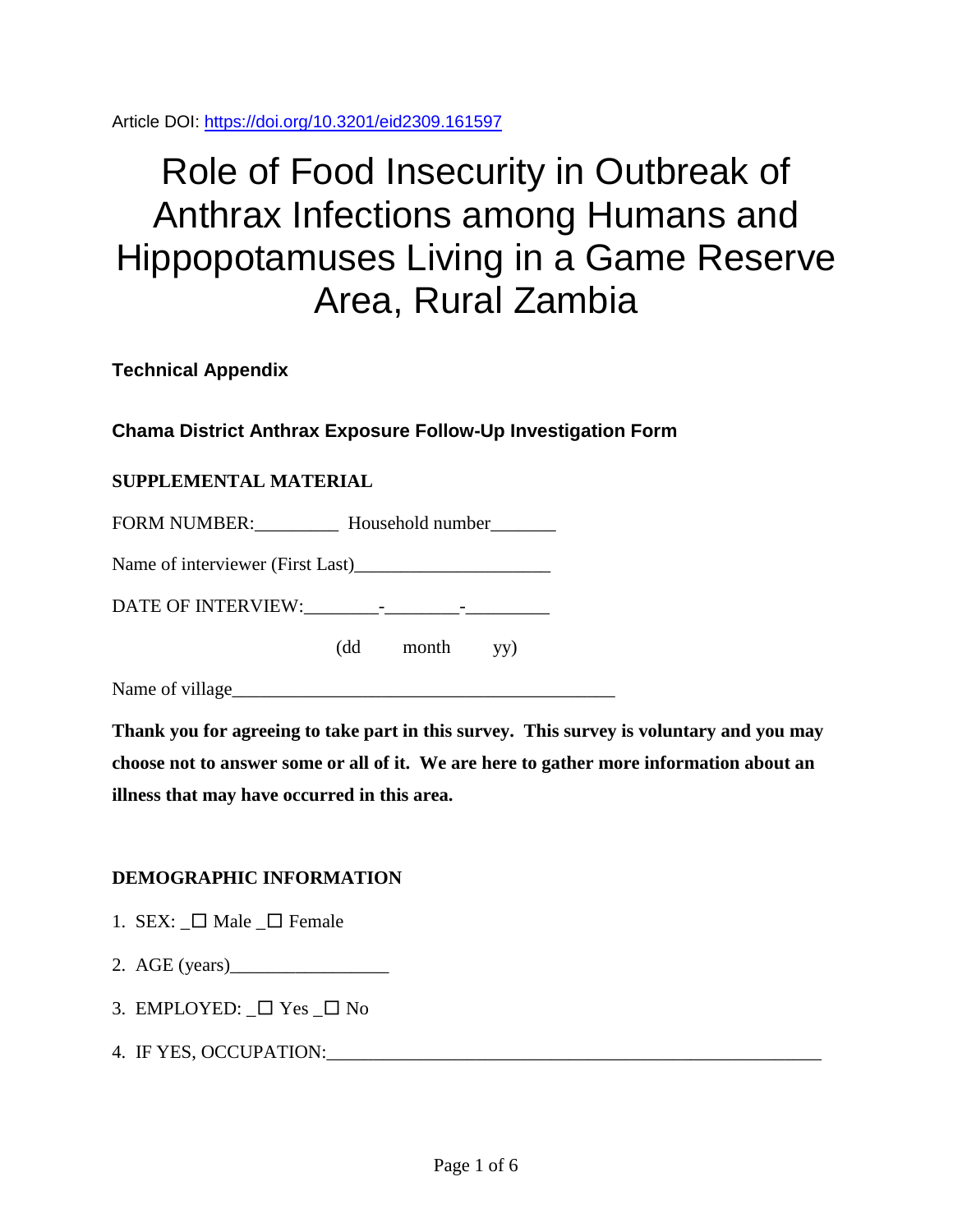### **RISK EXPOSURES**

5. Did you do any of the following activities with **dead hippos** between July 2011 and September 2011?

Skinning  $\Box$  Yes  $\Box$  No

Drying  $\Box$  Yes  $\Box$  No

Cutting meat  $\Box$  Yes  $\Box$  No

Carrying meat  $\Box$  Yes  $\Box$  No

Preparing meat for cooking  $\Box$  Yes  $\Box$  No

Cooking meat  $\Box$  Yes  $\Box$  No

Eating meat  $\Box$  Yes  $\Box$  No

#### 6. If you ate **hippo meat** how was it prepared?

Raw  $\Box$  Yes  $\Box$  No

Roasted  $\Box$  Yes  $\Box$  No

Dried  $\Box$  Yes  $\Box$  No

Boiled  $\Box$  Yes  $\Box$  No

7. Do you have any hippo meat in your house?  $\Box$  Yes  $\Box$  No

8. Did you see any dead hippos in the last week?  $\Box$  Yes  $\Box$  No

9. If yes, where did you see the dead hippos? \_\_\_\_\_\_\_\_\_\_\_\_\_\_\_\_\_\_\_\_\_\_\_\_\_\_\_\_\_\_\_\_\_\_

10. If yes, did you fish in the area the same day as seeing the dead hippo?  $\Box$  Yes  $\Box$  No

11. When did you eat or have contact with **dead hippos**?

Earliest date \_\_\_\_\_\_\_\_\_\_\_\_\_\_\_\_ Most recent date \_\_\_\_\_\_\_\_\_\_\_\_\_\_\_\_\_\_\_\_\_\_\_\_\_\_\_\_\_\_\_\_

dd month yy dd month yy

12. Did you eat any other game meat between July 2011 and September 2011?  $\Box$  Yes  $\Box$  No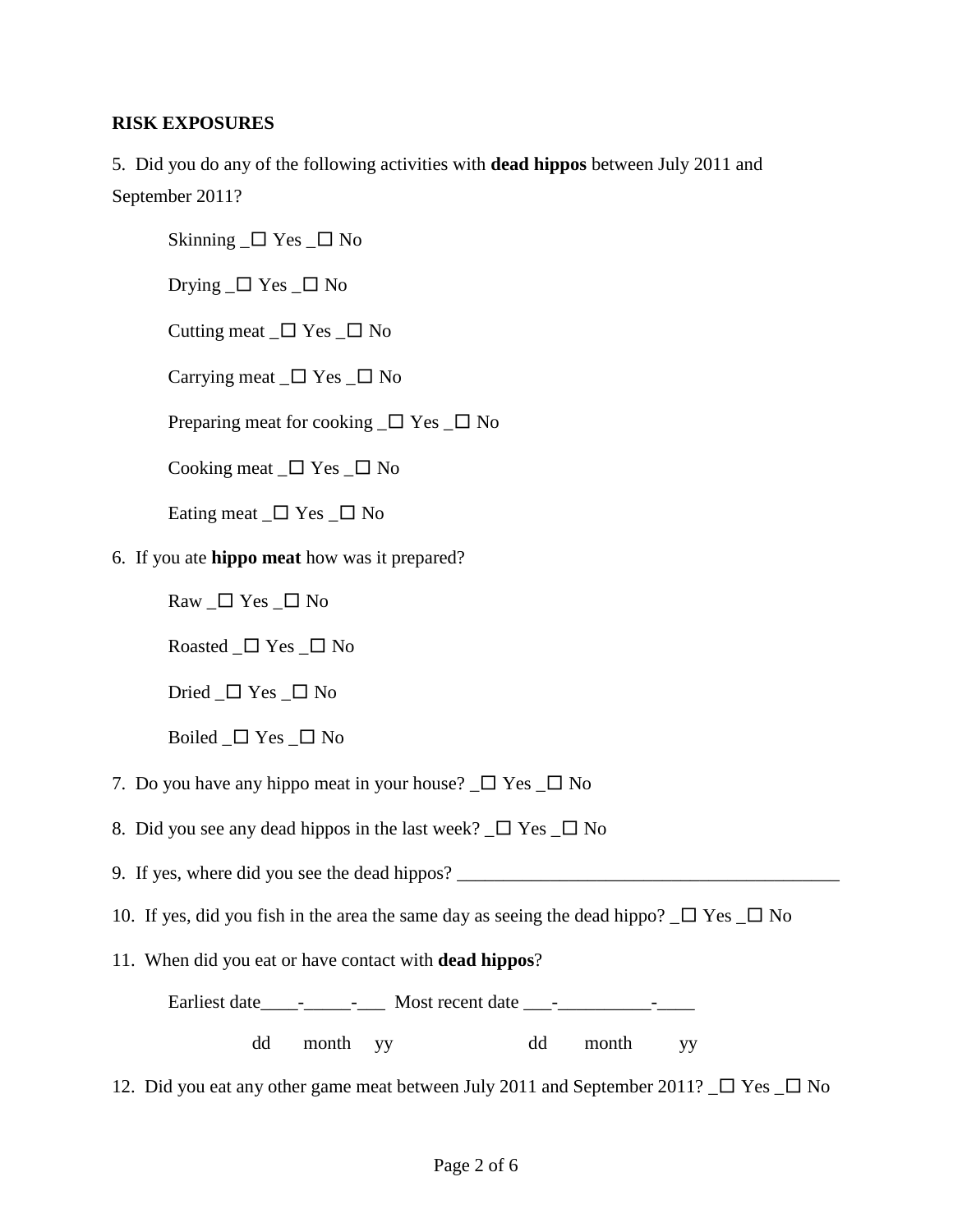13. Did you eat fish between July 2011 and September 2011?  $\Box$  Yes  $\Box$  No

If you ate fish how was it prepared?

Raw  $\Box$  Yes  $\Box$  No Roasted  $\Box$  Yes  $\Box$  No Fried  $\Box$  Yes  $\Box$  No Dried  $\Box$  Yes  $\Box$  No Boiled  $\Box$  Yes  $\Box$  No

### **PAST MEDICAL HISTORY**

- 14. Have you had a skin lesion, similar to the photo shown here, before July 2011?  $\Box$  Yes  $\Box$  No
- 15. If yes, was it more than one year ago?  $\square$  Yes  $\square$  No
- 16. Have you been diagnosed with anthrax before July 2011?  $\square$  Yes  $\square$  No
- 17. If yes, was it more than one year ago?  $\Box$  Yes  $\Box$  No
- 18. Do you have any on-going health conditions?  $\Box$  Yes  $\Box$  No  $\Box$  Refused
- 19. May I ask what your conditions are?  $\square$  Yes  $\square$  No

First Condition: \_\_\_\_\_\_\_\_\_\_\_\_\_\_\_\_\_\_\_\_\_\_\_\_\_\_\_\_\_\_\_\_\_\_\_\_\_\_\_\_\_\_

Second Condition: \_\_\_\_\_\_\_\_\_\_\_\_\_\_\_\_\_\_\_\_\_\_\_\_\_\_\_\_\_\_\_\_\_\_\_\_\_\_\_

Third Condition: \_\_\_\_\_\_\_\_\_\_\_\_\_\_\_\_\_\_\_\_\_\_\_\_\_\_\_\_\_\_\_\_\_\_\_\_\_\_\_\_\_

#### **CLINICAL INFORMATION**

20. Were you ill between July 2011 and September 2011?  $\Box$  Yes  $\Box$  No

(if no skip to **FOOD SECURITY**)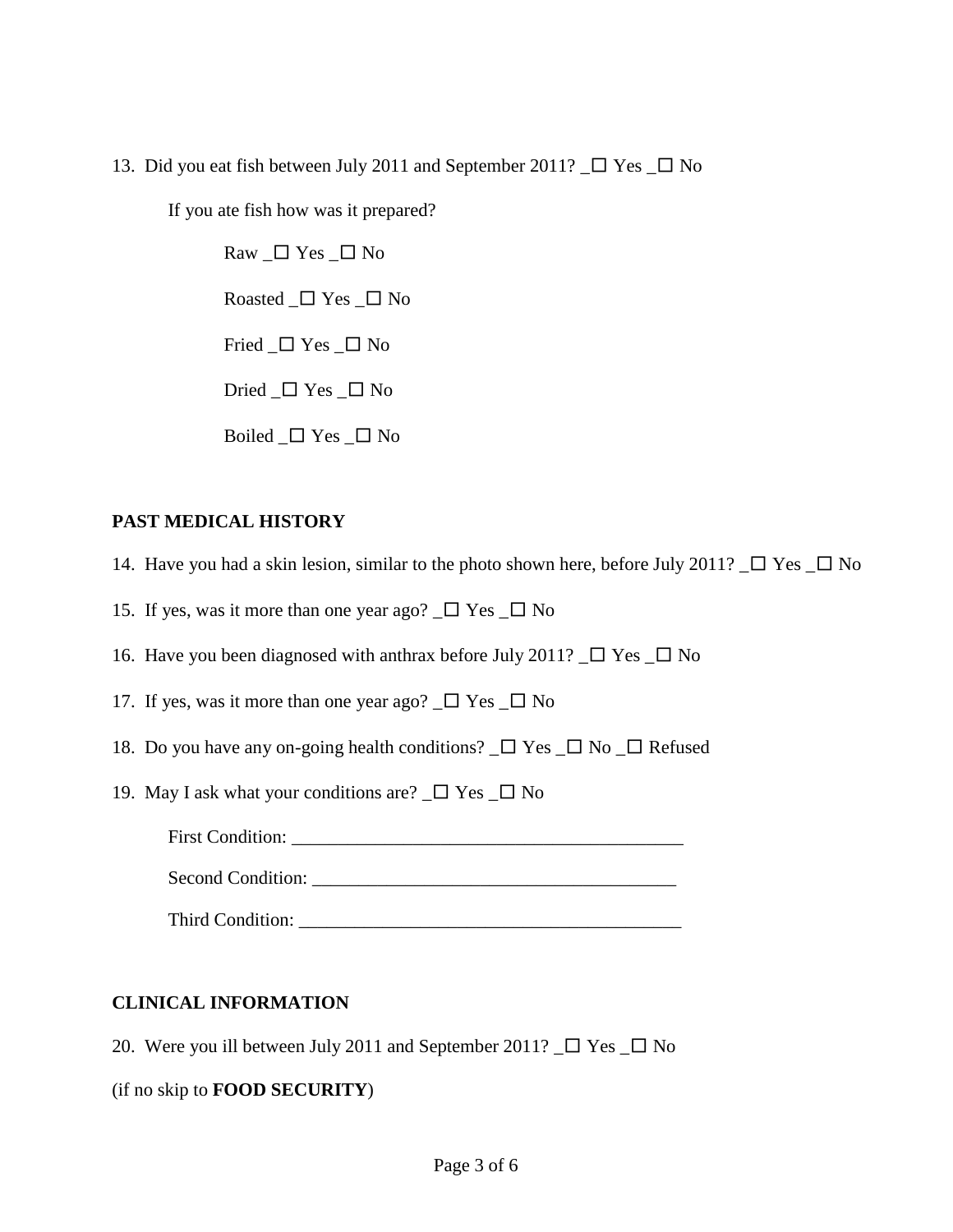- 21. Chief Complaint?
- 22. Date of onset: \_\_\_\_\_\_\_\_\_\_\_\_\_\_\_\_\_\_\_\_\_\_ (show calendar to help with date)

dd month yy

23. Did you have any of the following between July 2011 and September 2011?

Cough  $\Box$  Yes  $\Box$  No

If yes, sputum production  $\Box$  Yes  $\Box$  No

If yes, any blood  $\Box$  Yes  $\Box$  No

Shortness of breath  $\Box$  Yes  $\Box$  No

Conjunctivitis  $\Box$  Yes  $\Box$  No

Tender or enlarged lymph nodes  $\Box$  Yes  $\Box$  No

Fever  $\Box$  Yes  $\Box$  No

Headache  $\Box$  Yes  $\Box$  No

Stiff neck  $\Box$  Yes  $\Box$  No

- Muscle aches  $\Box$  Yes  $\Box$  No
- Fatigue  $\Box$  Yes  $\Box$  No
- Joint pains  $\Box$  Yes  $\Box$  No
- Confusion  $\Box$  Yes  $\Box$  No
- Sore throat  $\Box$  Yes  $\Box$  No
- Diarrhea  $\Box$  Yes  $\Box$  No If yes, bloody?  $\Box$  Yes  $\Box$  No
- Vomiting  $\Box$  Yes  $\Box$  No If yes, bloody?  $\Box$  Yes  $\Box$  No

Skin lesion(s)  $\Box$  Yes  $\Box$  No

Boil  $\Box$  Yes  $\Box$  No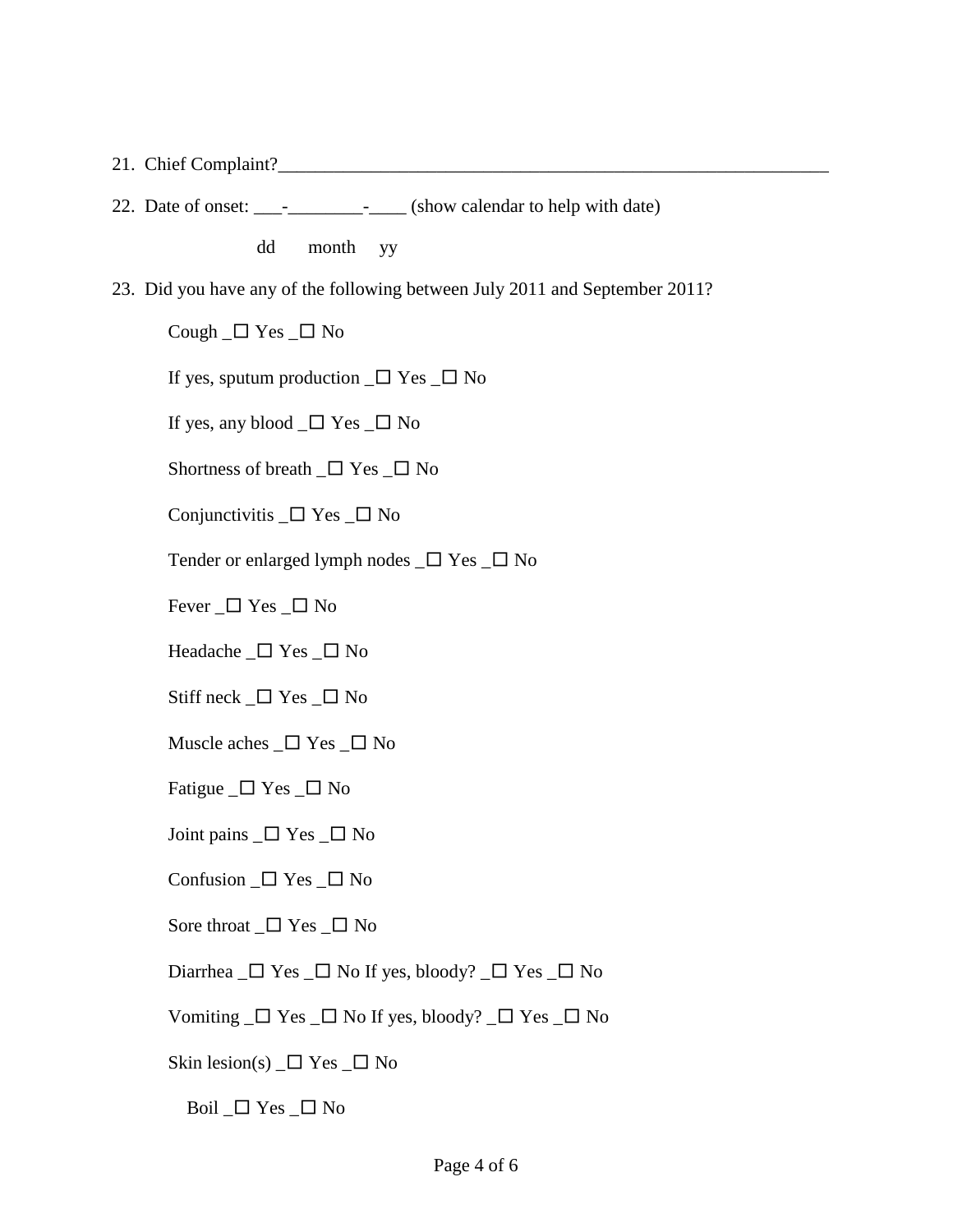Black scab (show photo)  $\Box$  Yes  $\Box$  No

24. Where was the black scab?

Face  $\Box$  Yes  $\Box$  No

Was there a cut or scratch here before the lesion?  $\Box$  Yes  $\Box$  No

 $Neck$   $\Box$  Yes  $\Box$  No

Was there a cut or scratch here before the lesion?  $\Box$  Yes  $\Box$  No

Back  $\Box$  Yes  $\Box$  No

Was there a cut or scratch here before the lesion?  $\square$  Yes  $\square$  No

Chest  $\Box$  Yes  $\Box$  No

Was there a cut or scratch here before the lesion?  $\square$  Yes  $\square$  No

Arm  $\Box$  Yes  $\Box$  No

Was there a cut or scratch here before the lesion?  $\Box$  Yes  $\Box$  No

Hand  $\Box$  Yes  $\Box$  No

Was there a cut or scratch here before the lesion?  $\Box$  Yes  $\Box$  No

Leg  $\Box$  Yes  $\Box$  No

Was there a cut or scratch here before the lesion?  $\square$  Yes  $\square$  No

Foot  $\Box$  Yes  $\Box$  No

Was there a cut or scratch here before the lesion?  $\Box$  Yes  $\Box$  No

25. Did you go to a clinical or hospital for care?  $\Box$  Yes  $\Box$  No

26. Name of hospital or clinic

27. Date you sought care \_\_\_\_-\_\_\_\_\_\_\_\_\_\_\_-\_\_\_\_\_\_